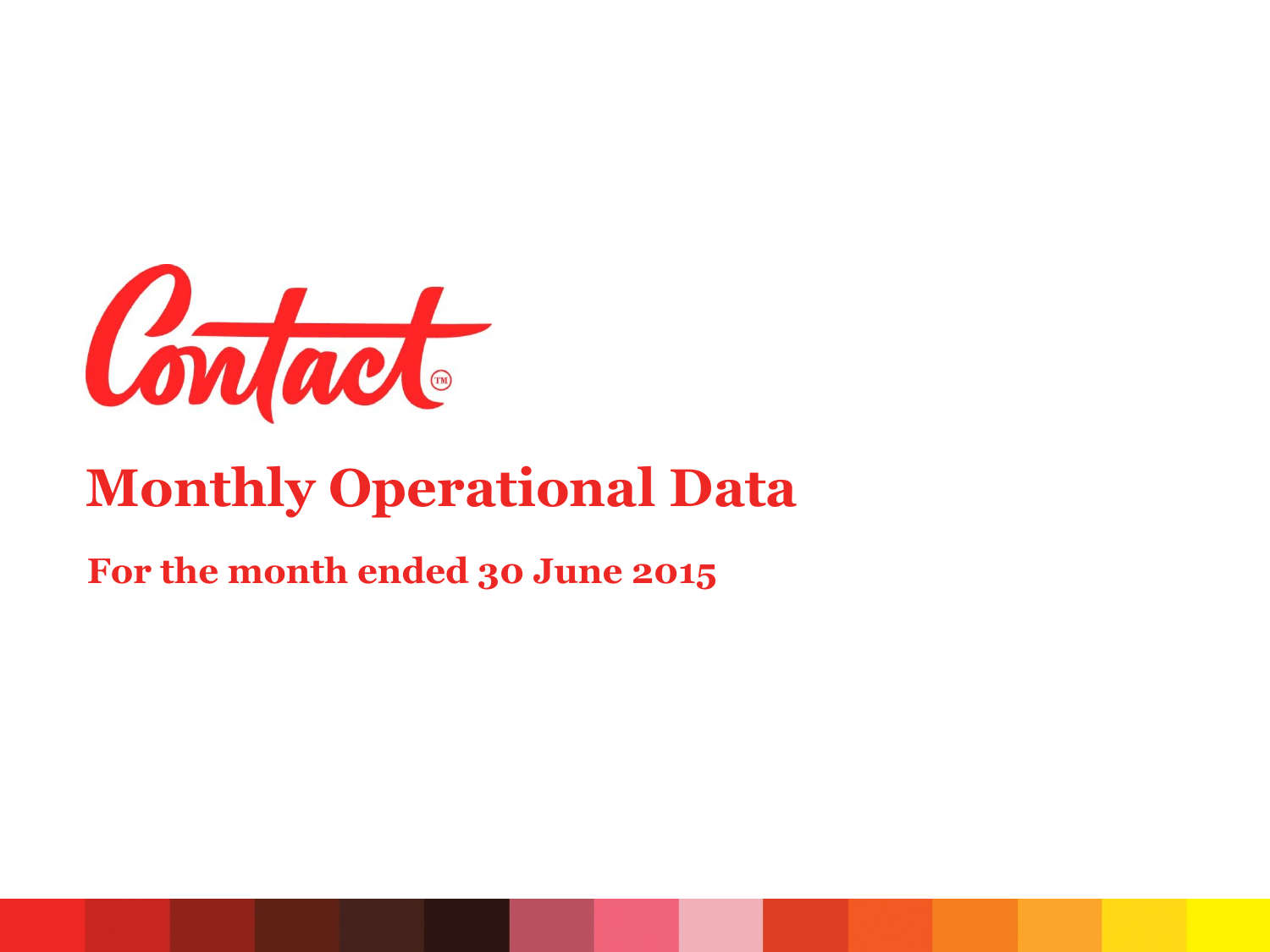## **Highlights for June 2015**

- **Hydro storage as at 30 June: South Island 111% of mean, North Island 122% of mean (p4)**
- **Average Otahuhu wholesale price for June 2015: \$52/MWh (p3)**
- **Otahuhu futures settlement wholesale price for 3rd quarter 2015 (ASX) (p4):**
	- − As at 22 July: \$52/MWh
	- − As at 30 June: \$50/MWh
	- − As at 31 May: \$62/MWh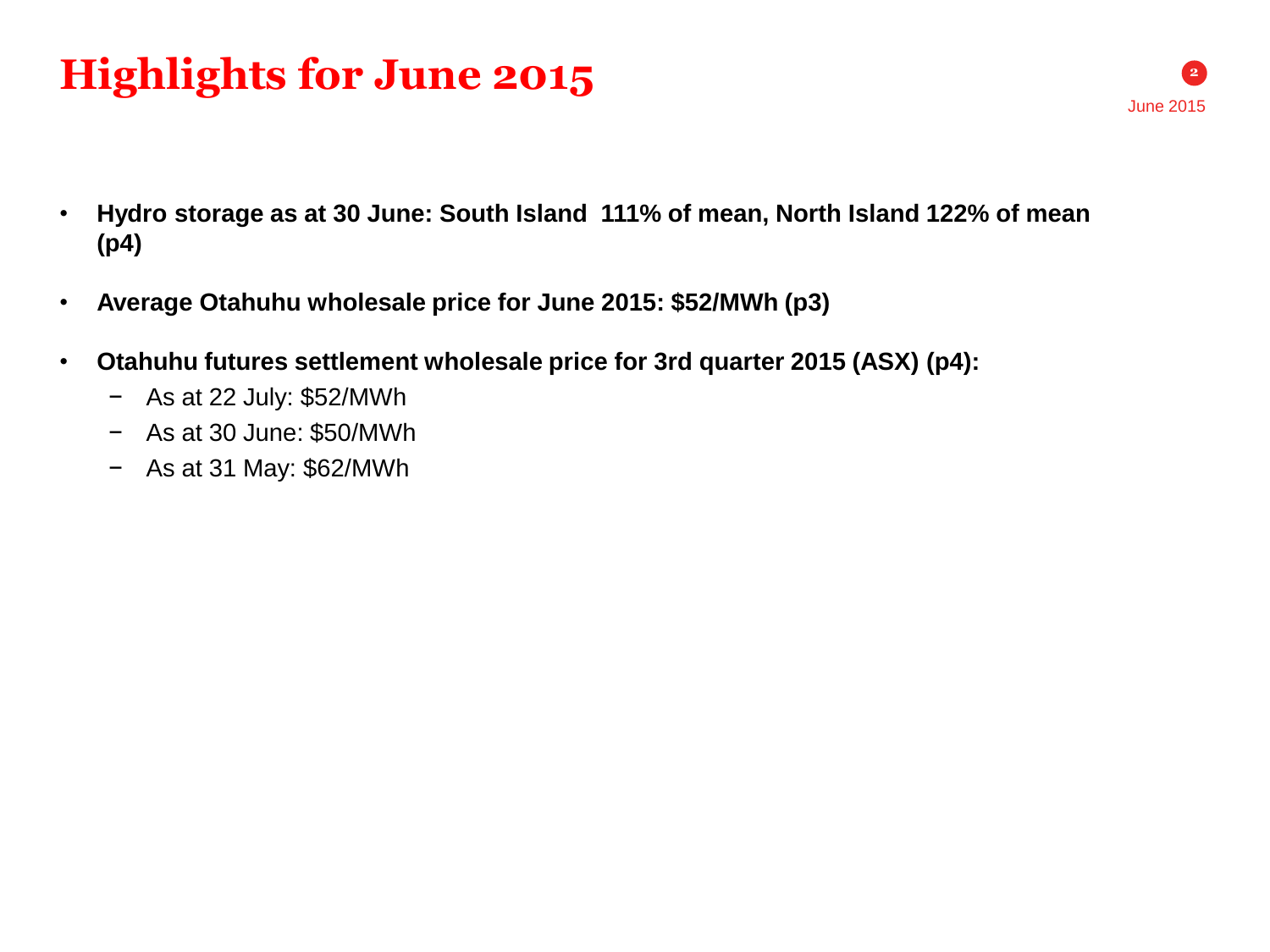### **Wholesale electricity prices**

• **The average price at Otahuhu (North Island) for June 2015 was \$52/MWh while the average price at Benmore (South Island) was \$44/MWh.**



#### **Half hourly wholesale prices**

Ota Price **Ben Price Ben Price** 

**3**

June 2015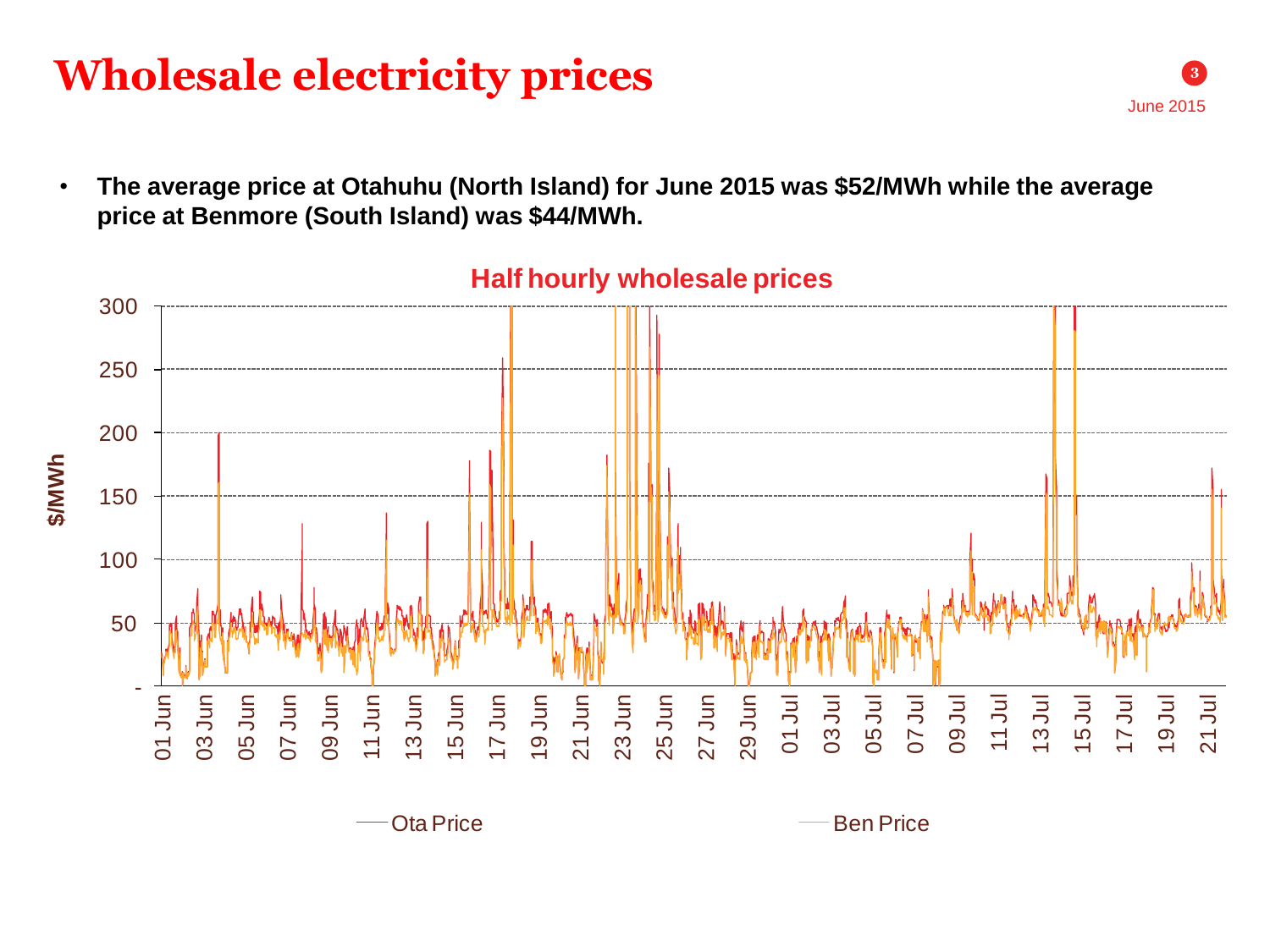### **Storage levels and wholesale electricity prices**

• **At 30 June, South Island storage was 111% of mean (31 May: 96%) and North Island storage was 122% of mean (31 May: 111%)** 



**4**

June 2015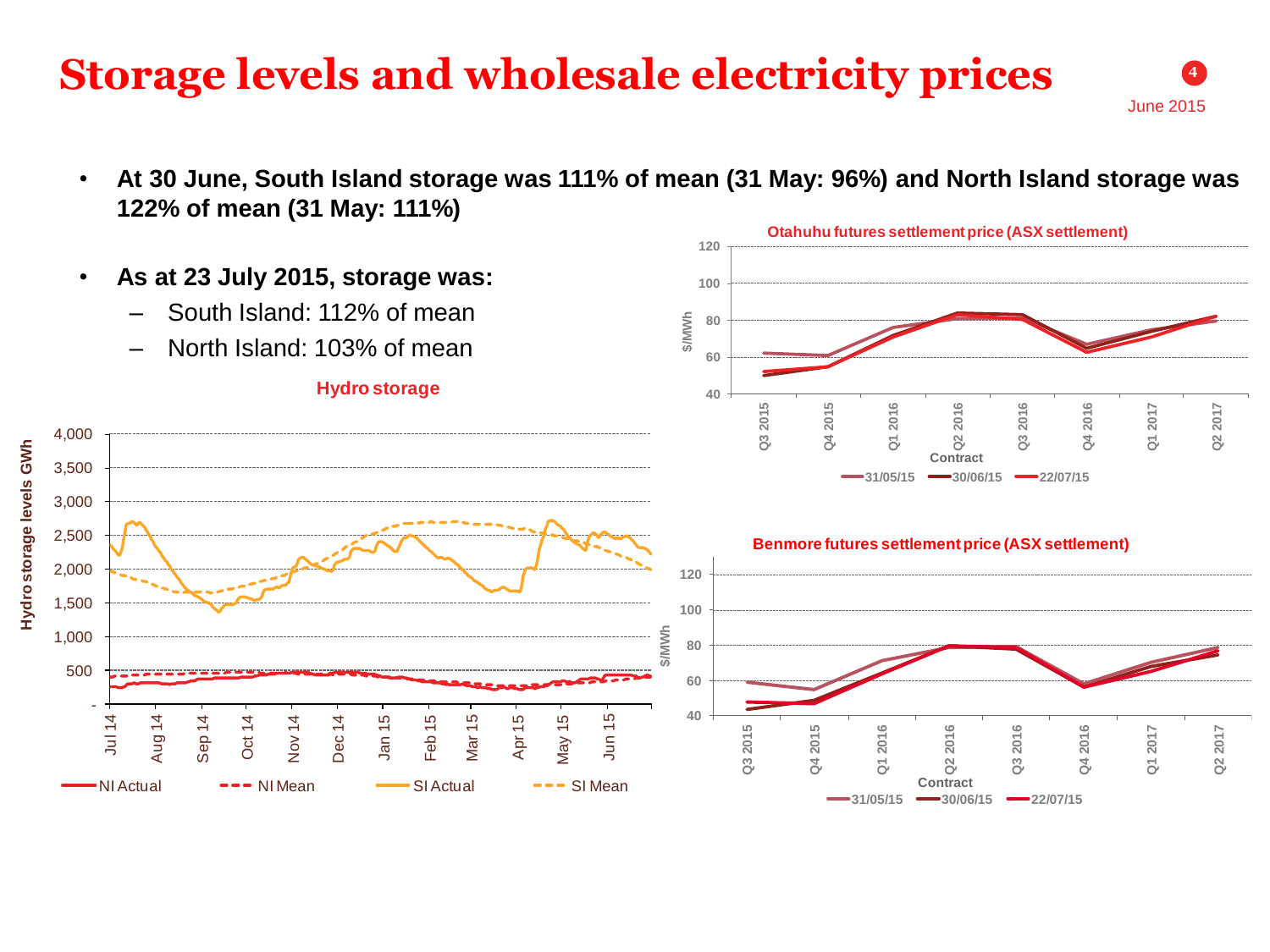### **Wind generation**



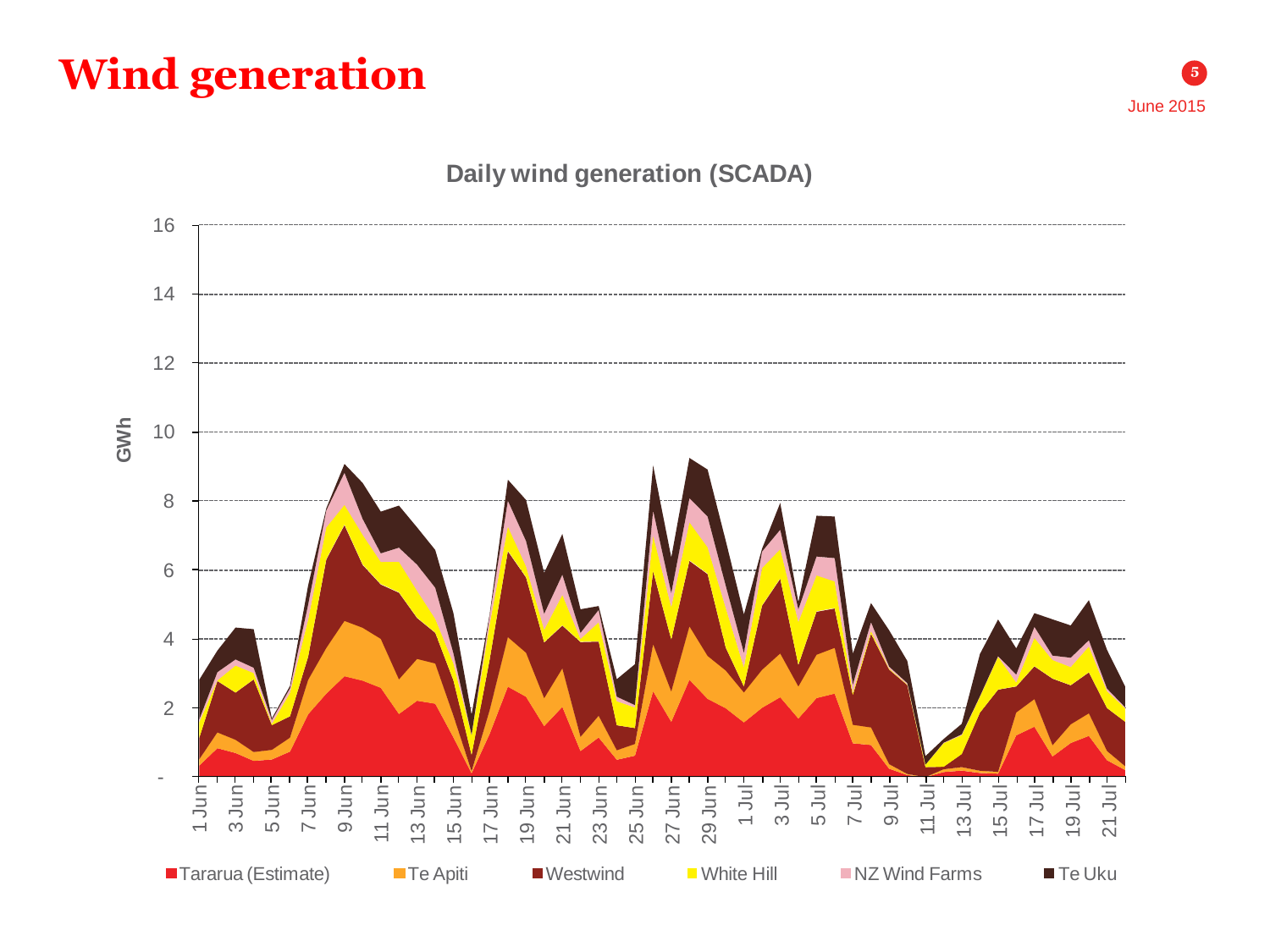### **Monthly demand comparison**



#### • **NIWA's national climate summary for June 2015 reports:**

− The New Zealand national average temperature in June was 8.9°C (0.4°C above the 1981-2010 average)

| <b>Demand</b>                | June demand |       |       | <b>Growth rate</b> |           | 12 months to date |        |        | <b>Growth rate</b> |        |
|------------------------------|-------------|-------|-------|--------------------|-----------|-------------------|--------|--------|--------------------|--------|
|                              | <b>GWh</b>  |       |       | % p.a.             |           | <b>GWh</b>        |        |        | % p.a.             |        |
|                              | 2015        | 2014  | 2013  | vear               | 2 year    | 2015              | 2014   | 2013   | vear               | 2 year |
| North Island                 | 2,103       | 2,045 | 2,100 | 2.8%               | 0.1%      | 23,559            | 23,084 | 23,501 | 2.1%               | 0.1%   |
| South Island excluding Tiwai | 764         | 743   | 785   | 2.8%               | $(1.3\%)$ | 9,325             | 8,865  | 9,035  | 5.2%               | 1.6%   |
| <b>Total</b>                 | 2,867       | 2,789 | 2,885 | 2.8%               | $(0.3\%)$ | 32,884            | 31,950 | 32,537 | 2.9%               | 0.5%   |



#### **South Island excluding Tiwai**